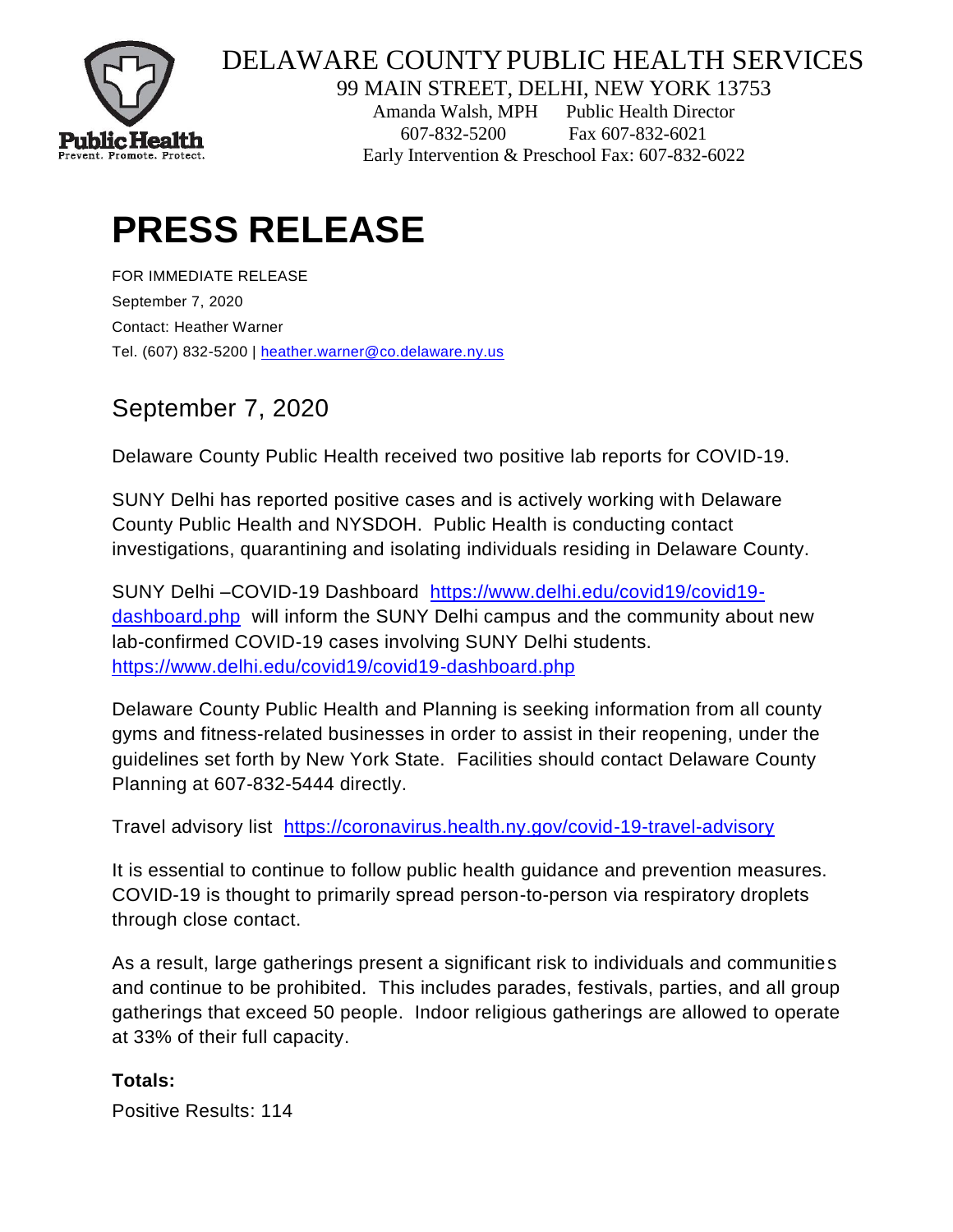Discharged(recovered): 102

Isolating at Home: 6

Hospitalized: 0

Deceased: 6

Mandatory Quarantine: 78

Precautionary Quarantine: 0

Number of People Tested: 6956

Number of Tests Performed: 15192

Negative: 6814

\*\*Pending lab reports will no longer be reported in daily statistics. Testing facilities are no longer reporting pending test numbers.\*\*

If you have any of the COVID-19 symptoms (cough, fever, trouble breathing or pneumonia) talk to your primary health care provider. Do not come to the emergency room unless there is a pressing emergency.

Thank you to everyone to help bring the number of cases down through vigilant and consistent prevention efforts. These prevention efforts will need to be continued and maintained to move through the reopening phases safely.

### **Help Flatten the Curve:**

- Practice Social Distancing. Even if you feel well, stay at home as much as possible. In public, keep at least 6 feet distance from others. Avoid unnecessary appointments.
- Wash Your Hands. Cover Your Cough. Cover your cough and sneezes. Use your elbow or a tissue. Avoid touching your eyes, nose and mouth.
- Wear cloth face coverings when in you are in public and are:
	- o within six feet of distance from other individuals; or
	- $\circ$  in a situation or setting where they are unable to maintain six feet of distance from other individuals; or
	- $\circ$  in a public or private transportation carrier or for-hire vehicle.
	- o https://coronavirus.health.ny.gov/system/files/documents/2020/04/doh\_co vid19\_eo20217-20218publicfacecovering\_041720.pdf
- Take Caution with At-Risk Persons. Avoid visiting those most at risk (elderly and people with underlying health conditions), call instead. Offer help with groceries and other goods to pick up and drop off without face-to-face contact.

NYS COVID-19 Emotional Support Helpline at 844-863-9314 is staffed 8 a.m. to 10 p.m., 7 days a week.

Social distancing remains in place by executive order. For more information about the regional reopening for businesses go to<https://forward.ny.gov/> , <http://www.co.delaware.ny.us/wordpress/> and<https://dcecodev.com/>